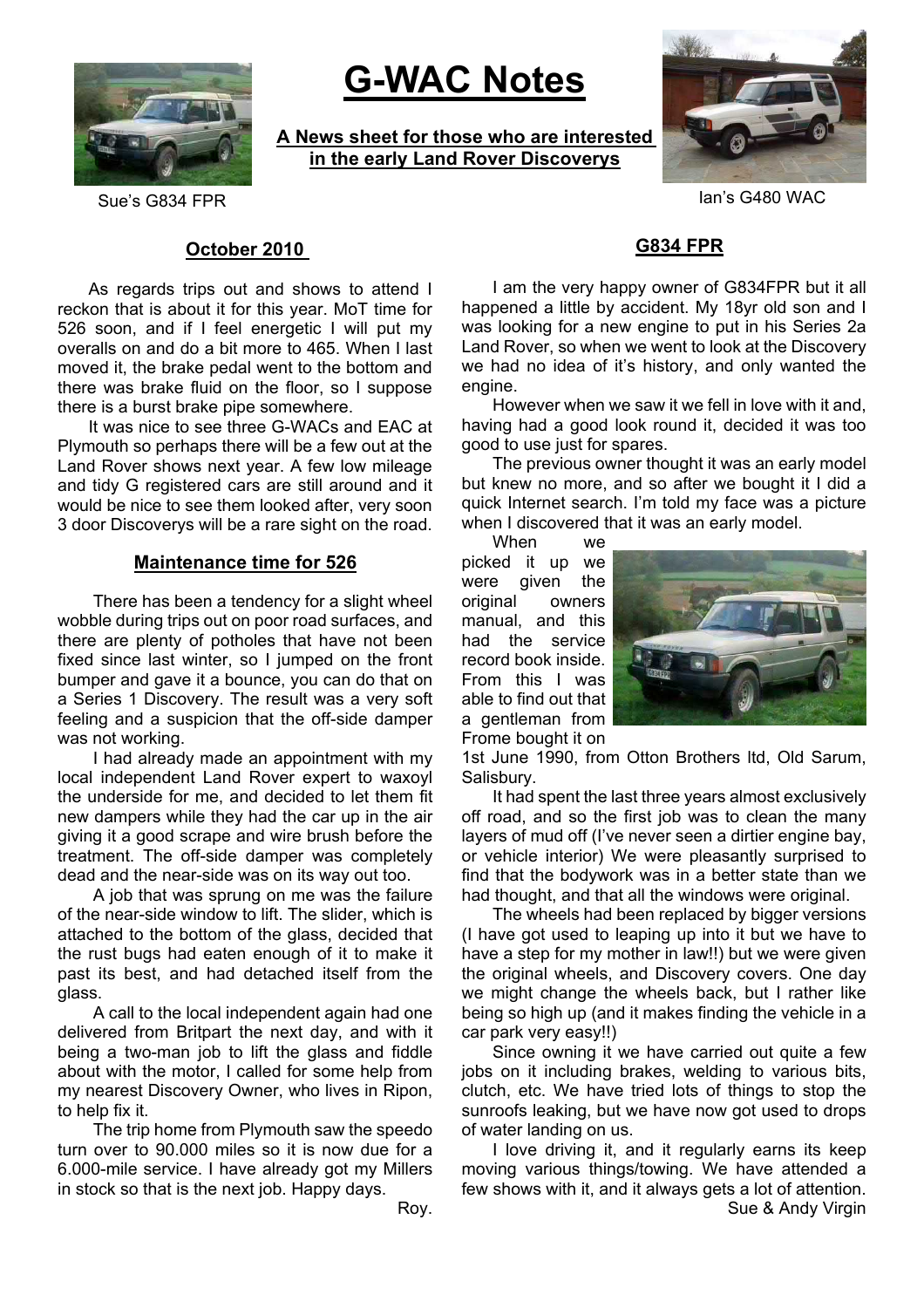### **Discovery Owners Club pre-pro 5 door. G226EAC**

I have taken on the responsibility for the restoration of the Club's pre-production 5 door Discovery, G226 EAC.

The main problem is corrosion on the aluminium panels. I'm looking for recommendations as to whom we can use to address the problem.

Has anyone had this problem successfully treated? I would add that we are looking for a long-term solution, not to have to do it again in a couple of years.

Also, the doors need lining up properly and a new windscreen and seal are needed. Any recommendations?

Any suggestions will be gratefully received and researched. I can be contacted on treasurer@discoveryownersclub.org or

by the contact details in Discourse.

Many thanks in advance.

John Francis **Treasurer** 

## **The Northern Land Rover Run. 10th October**

The Series 3 & 90 – 110 Owners Club, aka thelandroverclub.co.uk, organise road runs each year in the West, the Midlands and the North. Last year the North run started from Leyburn and finished at the Tann Hill Inn, the highest pub in Great Britain.

This year the run started from Stokesely on the edge of the North York Moors National Park, and made its way East to the coastal town of Whitby. There were 56 Land Rovers of all models including an open top Series I.

Starting at 10.30 am on a fine sunny day, we turned South East to Great Broughton and entered the North York Moors at Battersby, then North East to Kildale and South again to Hutton-le-Hole.

The route then turned us North to Rosedale Abbey and the written instructions advised us about a very steep descent down Rosedale Bank where we should use the gearbox and engine braking. This led us all the way over Danby High Moor with magnificent views.

Heading East we made for Whitby via Glaisdale and then to Sandsend with views of the sea on our left, on to the finish where most folks headed into the town for food and a stroll round the harbour.





For enthusiasts, who are not into more muddier pastimes, these events are very enjoyable, where you can meet other enthusiasts and have a good old chat.



**Stephen's D3 and 526 at Whitby**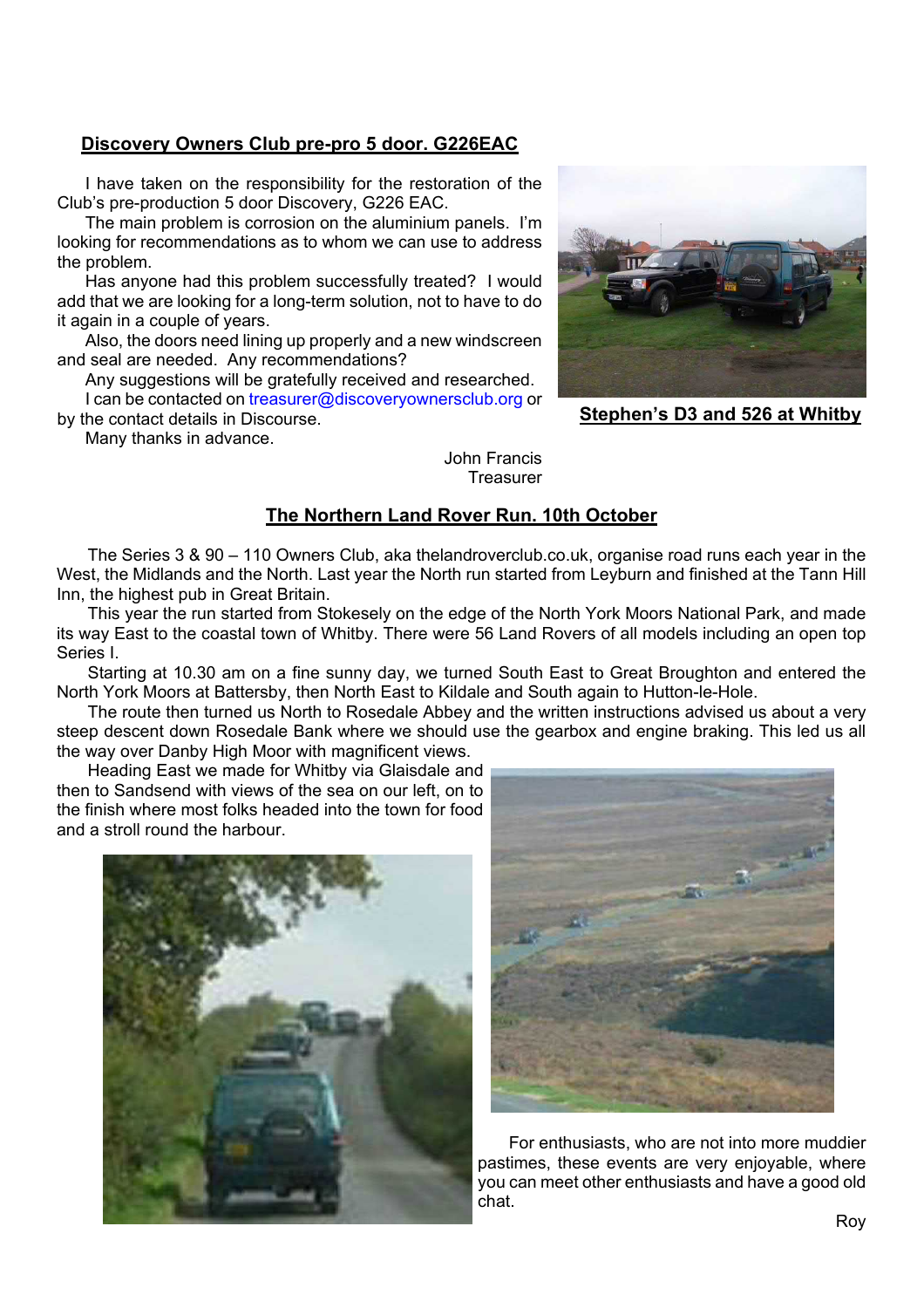## **21 Years of Discovery Plymouth 16th-17th October**

Last year we only managed to get G526WAC on the Hoe, and that was because Margaret has a Blue Badge for parking in the disabled area, but this year was a very different scene with 77 Discoverys there to celebrate 21 years since the Press and Dealer launch in October1989.

On Friday evening 12 people gathered at the Marsh Mills Beefeater for a leisurely meal, hosted by Alec and his wife Barbara, and a very pleasant time was spent enthusing about the next two days.

On Saturday morning participants started to assemble on the Hoe at 9.00 am where Ian and Lee and their band of helpers were busy lining up all the Discoverys and the booking in forms were completed.



A party and buffet had been arranged for us at The Holland Inn, Hatt, where 100 people enjoyed the evening. There was a raffle, and the cake cutting took place. £650.00 was raised for a local charity, Ellies Haven, and Project Mobility 4x4.

The bright Sunday morning saw us on the move again with a start at the Lee Mill Tesco Superstore where a number of families had a hearty breakfast before heading off to the South Devon Railway at Buckfastleigh. The 12.15 train to Totnes was soon booked up by the influx of Discovery owners, so the stationmaster arranged for an extra carriage to be added to the train. Unfortunately for Margaret and me, the luxury guards van with wheelchair access was out of action so we made the best of a standard guards van with little window space and no seats. Nevertheless we

By 10.30 all the cars were lined up and made a magnificent sight. Roger Young, the local Land Rover Dealer had a D4 on display together with a very compact camper conversion on a Defender.

Local folk and visitors to Plymouth came to see what the event was about and one particular local man, Laurence, had a tale to tell us. He was part of the valetting team in 1989 where all the cars were prepared at the bus depot; his task was to clean all the windows after each trip.

We left the Hoe at noon to cross the river by ferry, stopping at the car park near to the Tregantle Fort and then forward to rendezvous at the Mount Edgcumbe Estate, where we had an off-road excursion through the deer park before we settled at the waterfront. After a pleasant afternoon in the sun we made our way back to Plymouth for the evening.



enjoyed the trip by steam locomotive and had a nice afternoon tea at the station café.



After our goodbyes to Ian, Lee and the gathered enthusiasts, we made our way back up North and look forward to another trip to Plymouth next year.

Have a look at this site. www.discoverybirthdayparty.co.uk

Roy

**More pictures next page**

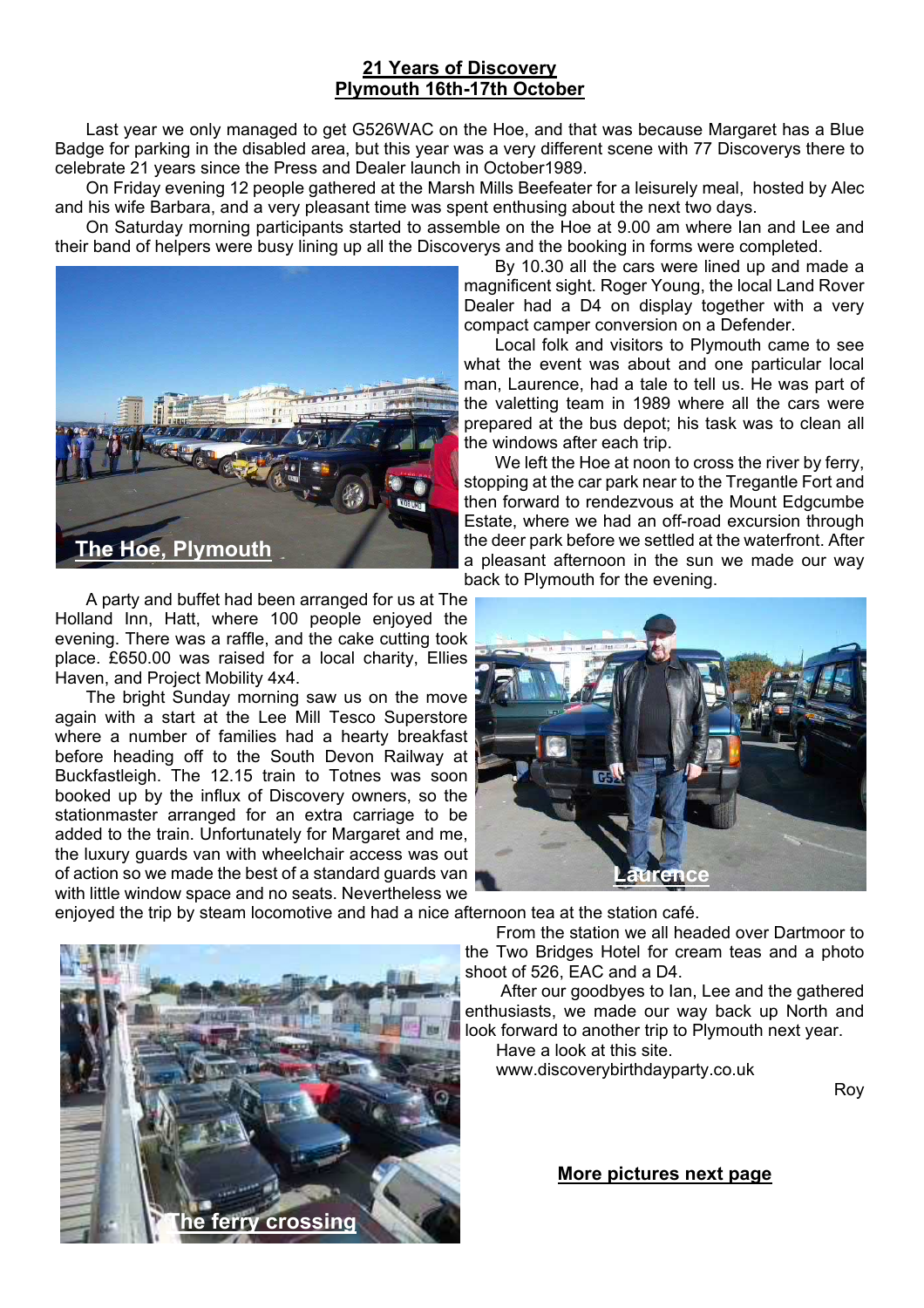





Compiled by Roy Preston. If anyone would like to contribute an article for these notes, or receive a copy, please email me at roy@scawdel.orangehome.co.uk or post your address to B R Preston, "Scawdel", Dove Bank, Wormald Green, Harrogate, North Yorkshire, HG3 3PU. Phone 01765 677124.

Issue 40 October 2010